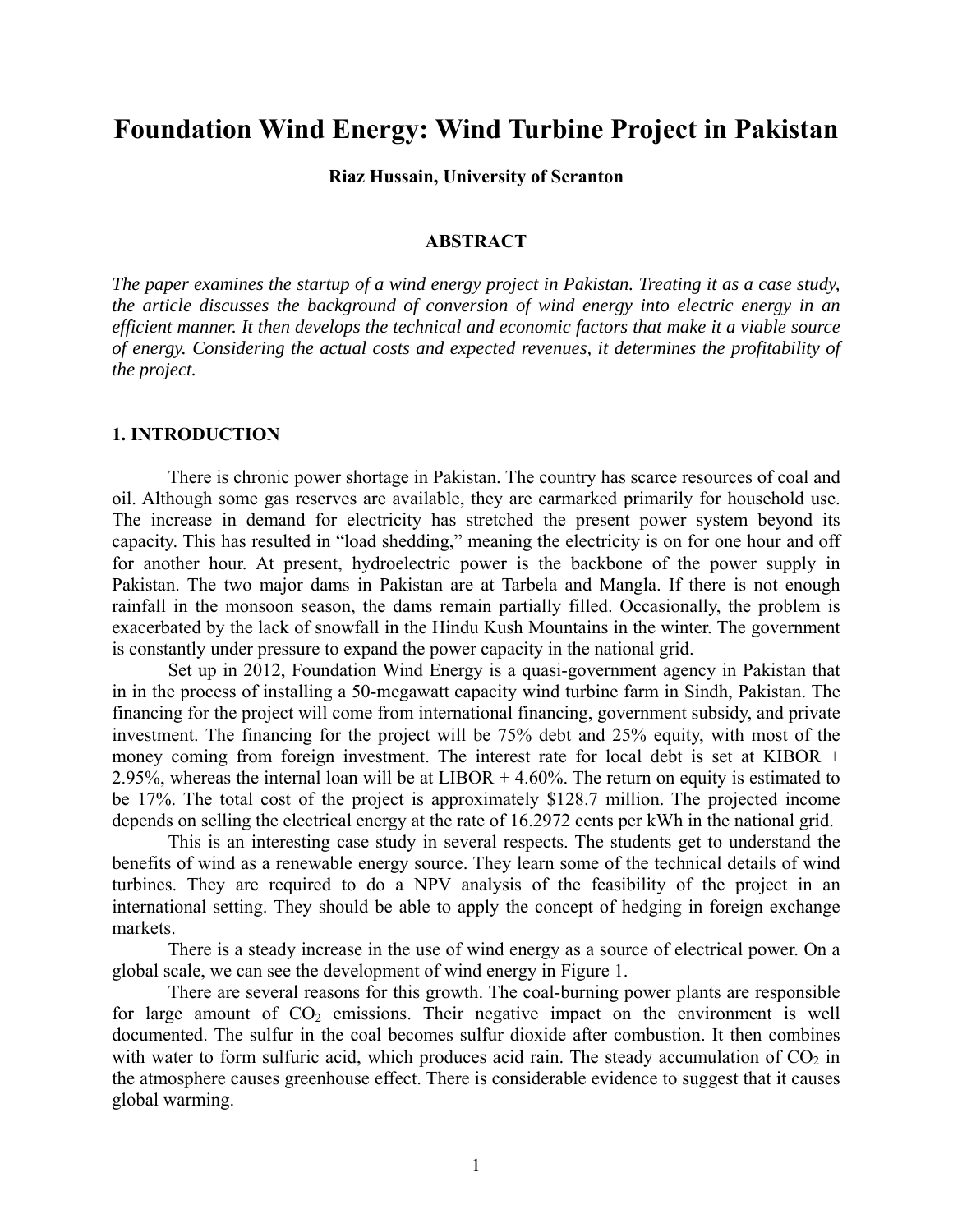

Figure 1: Wind power: worldwide installed capacity (Wikipedia)

Nuclear power is clean and cost effective. However, it is not without its negative effects. The safety of nuclear facilities has always been a concern. The accident at Chernobyl and a more serious disaster at Fukushima have highlighted their vulnerability to natural disasters. In USA, about 100 nuclear reactors are in operation supplying 19% of the electricity consumed.

| <b>Type</b> | Percentage |
|-------------|------------|
| Coal        | 39.1%      |
| Natural gas | 27.4%      |
| Nuclear     | 19.4%      |
| Renewables  | 12.9%      |
| Other       | $12\%$     |

Table 1: Source of energy for the electric power plants in USA.

Natural gas has recently emerged as an important source of electric energy. The gas turbines are clean and efficient, emitting lower levels of  $CO<sub>2</sub>$ . However, the fuel itself is relatively expensive. Table 1 shows the source of energy in the electrical power plants in USA. Notwithstanding its drawbacks, coal remains the backbone of the energy supply. The renewables include hydroelectric power plants, solar energy, and wind power. Wind power accounts for roughly 4.25% of the total energy generated in USA, where the total wind turbine capacity is 61,108 MW, exceeded only by China. It is difficult to develop additional hydroelectric power plants, thus the growth in the renewable sources will come primarily from wind and solar power.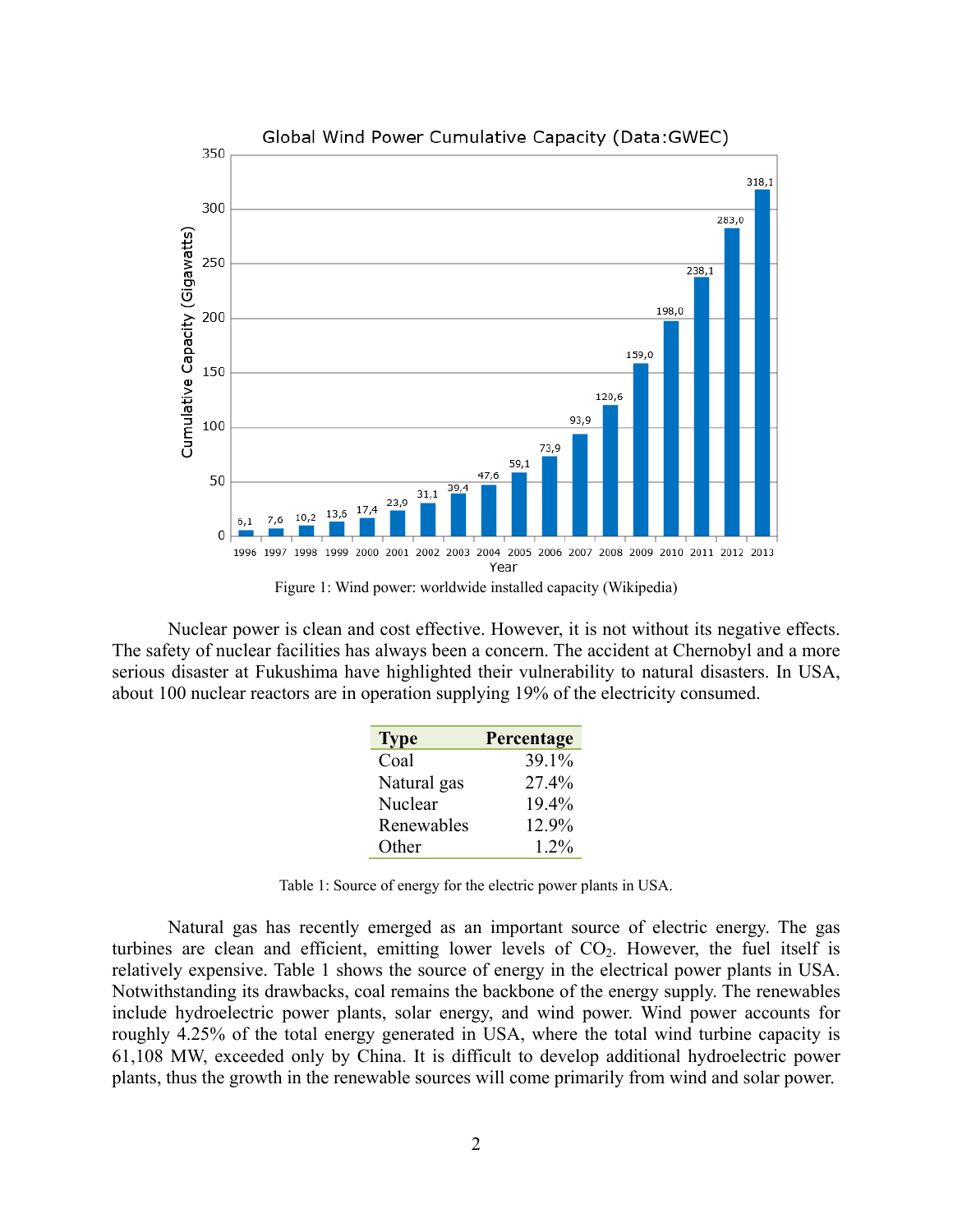## **2. TECHNICAL DETAILS**

We define power as the energy generated per unit of time. A convenient unit of power is a watt, which is equivalent to one joule of energy per second. A flashlight bulb has a power of a watt. The human body has the power output of about a hundred watts.

To understand the process of extracting electrical energy from moving air, we start by defining the kinetic energy of a moving object. It is equal to  $\frac{1}{2}mv^2$ , where *m* is he mass of the object and  $\nu$  is its velocity. The mass of air passing through a windmill per second equals the area of rotor blades *times* the density of air *times* the wind velocity. Using these concepts, we can find the power output as follows.

Power output capacity (Watts) =  $\frac{1}{2}$  (Area of the rotor blades, m<sup>2</sup>) (wind velocity, m/sec) (density of air,  $kg/m<sup>3</sup>$ ) (wind velocity, m/sec)<sup>2</sup> (efficiency of turbine)

The efficiency of the turbine is the fraction of the wind energy converted into electrical energy. Writing it in symbols, we get

$$
P = \frac{1}{2} (\pi r^2) (v) (d) (v)^2 (e) = \frac{1}{2} (\pi r^2) (v^3) (d) (e)
$$

The important feature of this equation is that the power generated by a wind turbine is proportional to the square of the length of the rotor blades and proportional to the cube of the wind velocity. The size of the rotor blades for a large turbine is about 50 meters.

The density of air varies with the temperature: hot air is lighter relative to cold air. The Table 2 shows the density of air at various temperatures.

|                   | <b>Temperature T in °C</b> Density of air d in $kg \cdot m^{-3}$ |
|-------------------|------------------------------------------------------------------|
| $+30$             | 1 1644                                                           |
| $+20$             | 1.2041                                                           |
| $+10$             | 1.2466                                                           |
| $\mathbf{\Omega}$ | 1.2922                                                           |
| $-10$             | 1.3413                                                           |

Table 2: Variation of the density of air with temperature.

No machine is one hundred percent efficient in converting one form of energy into another form. In a wind turbine, the wind energy is first converted into the mechanical energy of the windmill and then the mechanical energy is converted into electrical energy.

In 1919, a German physicist, Albert Betz proved that the maximum efficiency of a wind turbine is 16/27, or about 59%. This means that no matter how well designed a windmill is, it cannot extract more than 59% of the energy of the wind. After passing through the turbine, the wind slows down, its pressure drops, it occupies a greater volume, and creates considerable turbulence. The maximum extraction of energy occurs when the wind leaves the turbine with velocity that is one-third of its initial velocity. The actual efficiency of a turbine is around 75% of its theoretical maximum.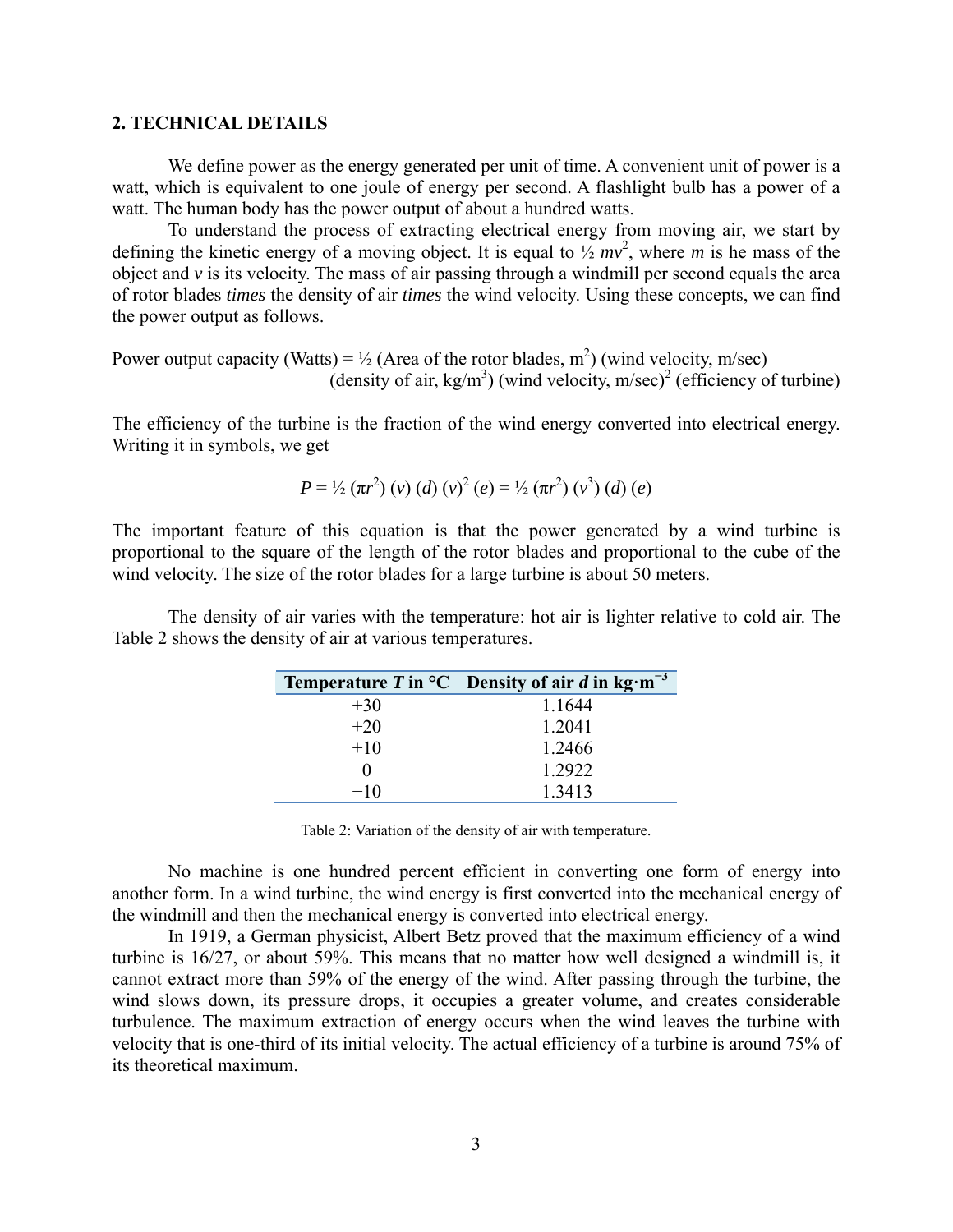

Figure 2: A visual explanation of the efficiency of the windmill. (Wikipedia)

To get an idea of the power output of a wind turbine, we can assume  $r = 50$  meters,  $v = 12$ m/sec,  $d = 1.22$  kg/m<sup>3</sup>,  $e = .4$ . This gives the electrical power output as

$$
P = \frac{1}{2} \pi (50^2) (12^3) (1.22) (.4) = 3.31 \text{ MW}
$$

The wind speed at a given location varies considerably over a 24-hour period. It is never stationary. Most of the time, it is moving at a steady speed with occasional gusts. The usual way to model it is to use Weibull distribution. The probability density function of the distribution is as follows:



Figure 3: Weibull distribution as a model for the wind velocity, with parameters  $k = 2$  and  $\lambda = 8$ .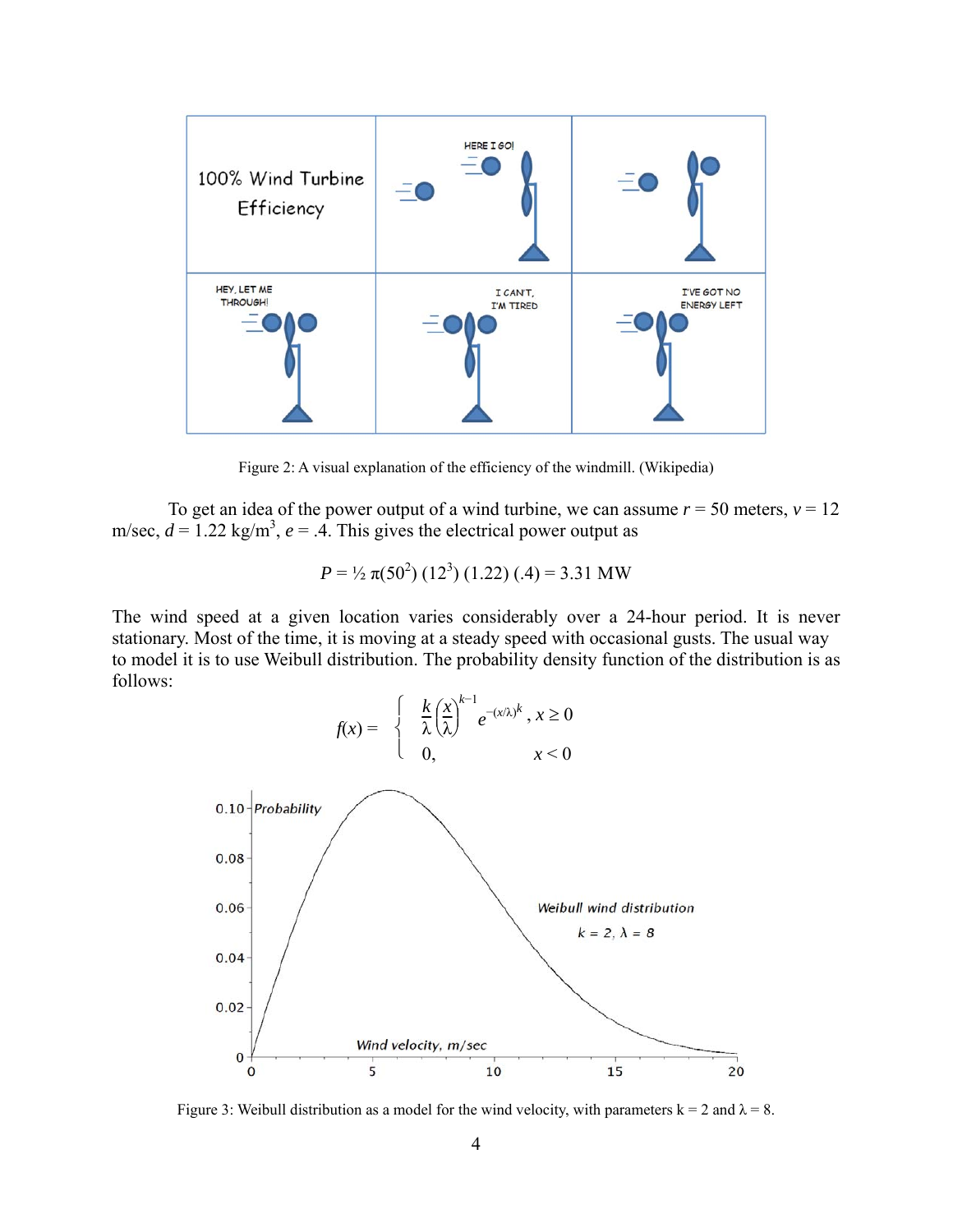In essence, it resembles the log-normal distribution. It too has two parameters,  $\lambda$  and  $k$ that describe the shape of the distribution curve. One can estimate the parameters by continuously measuring the wind speed over a period of 24 hours. Figure 3 represents the distribution when  $\lambda = 8$  and  $k = 2$ .

## **3. ENGINEERING**

Let us consider the cost of commercially available wind turbines shown in Table 3. These units are suitable for remote locations, such as a farm or a hunting cabin. The electrical power is low voltage, direct current, which is stored in batteries. An inverter delivers the electrical energy as common household 110 volt AC.

| Coleman             | 400 W  | \$500    |
|---------------------|--------|----------|
| Sunforce            | 800 W  | \$900    |
| Sunforce            | 1500 W | \$3800   |
| <b>Nature Power</b> | 2000 W | \$2500   |
| Powermax            | 5000 W | \$11,000 |
| Powermax            | 7500 W | \$13,000 |

Large windmills have power in the megawatt range. A small turbine may have power output of about 2.5 MW. The largest wind turbines have a capacity of over 8 MW. A new generation turbines with capacity of up to 10 MW are under development. Some of the leading manufacturers of large wind turbines are Vestas (Denmark), Nordex and Enercon (Germany), and Goldwind (China).

## **4. HARNESSING WIND ENERGY IN PAKISTAN**

Pakistan has an installed electricity generation capacity of 22,797 MW. It ranks 35th in the world. It is worthwhile to compare it with India, which has a capacity of 199,990 MW, ranking sixth in the world. The two countries have similar physical resources.

|                            | Pakistan                          | India   |
|----------------------------|-----------------------------------|---------|
| Total production           | 94.65 billion KWh 871 billion KWh |         |
| Fossil fuels               | 68.3%                             | 65.8%   |
| Hydroelectric power plants | 29.6%                             | 19.5%   |
| Nuclear power plant        | $2.1\%$                           | $2.4\%$ |
| Renewable resources        | $0.0\%$                           | 12.3%   |
| <b>Total</b>               | 100%                              | 100%    |

Table 4: Comparison of electric power sources in Pakistan and India.

It is obvious from Table 4 that Pakistan has strong reason to develop renewable sources of electrical power, namely wind power and solar energy. A map of Pakistan showing the availability of prevailing winds in the country is shown in Figure 4.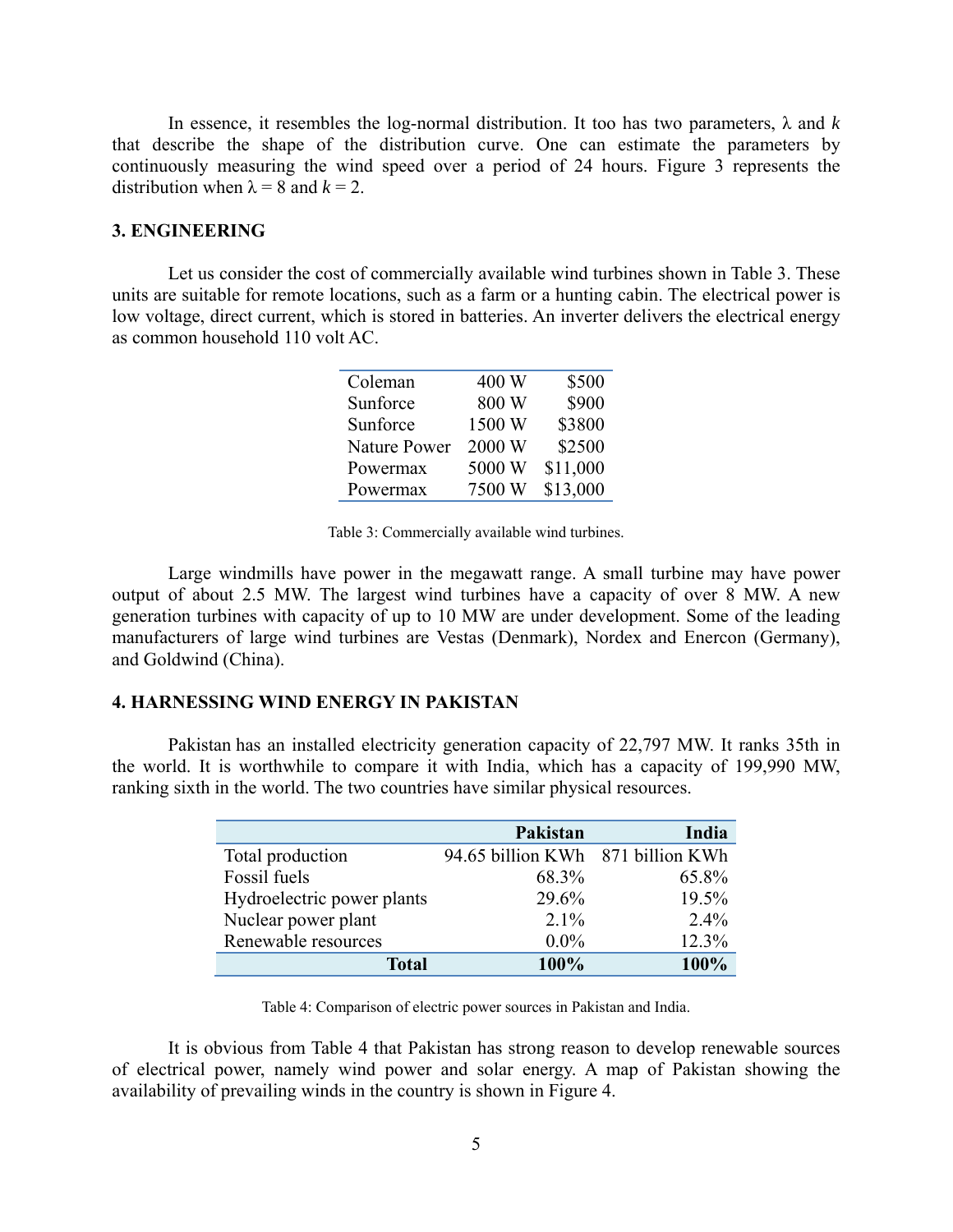

Figure 4: Map of Pakistan showing regions of steady winds.

The map shows the data from the National Renewable Energy Laboratory (NREL), the U.S. Department of Energy's primary national laboratory for renewable energy development, located in Golden, CO. It shows the potential of wind energy in Karachi-Hyderabad area in south Sindh, Quetta in Baluchistan and Peshawar-Islamabad region in northern Pakistan.

Fauji Foundation is a quasi-government organization in Pakistan. It has invested in several manufacturing facilities. In March 2012, it was developing two wind projects, 50 MW each, in Thatta District, in Sindh. The electrical power contractors were Nordex and Descon with Nordex as the lead contractor. Nordex is a German manufacturer of wind turbines, while DESCON is a private Pakistani firm specializing in the construction of manufacturing and power plants.

## **5. GHARO PROJECT**

In March 2012, Safdar Hameed looked out of the window of his third floor office at the Ministry of Water and Power in Islamabad. The spring was in the air, with the flowers already blooming. Safdar had been working for a long time analyzing the problem confronting him: whether to approve the electricity rate requested by Fauji Foundation for its new wind power facility in Gharo, in the south of Sindh.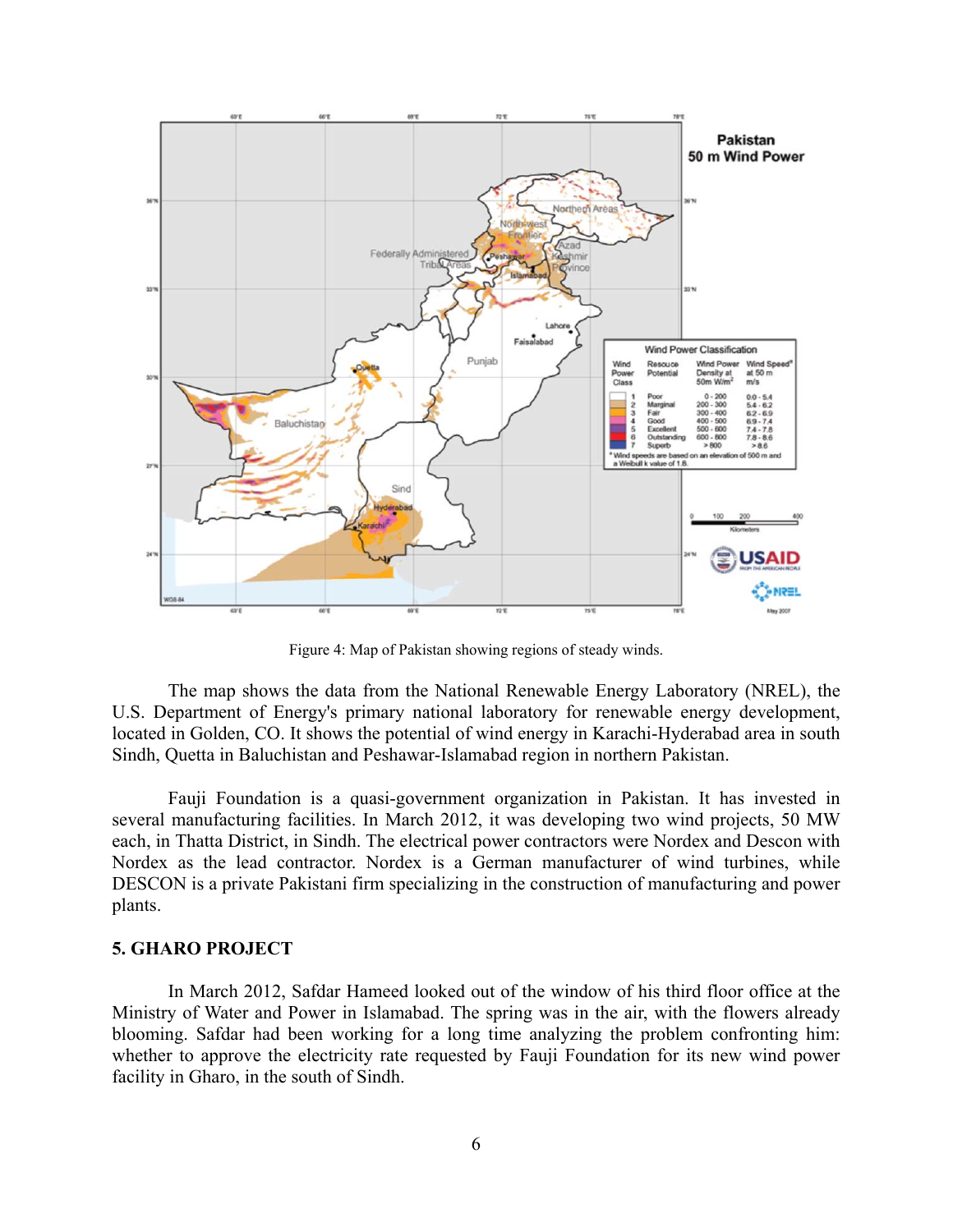The problem was complicated by the fact that this was the first wind power project in Pakistan. He felt that he should encourage the development of the new project because of the power shortage in Pakistan. He was concerned with the high tariff for electricity requested by the Foundation, PKR 14.0481 per KWh. Converting it in US currency, with US\$1 = PKR 86.20, it was 16.2972 cents per KWh. The electricity would be fed into the national grid through the purchaser of power, National Transmission and Dispatch Company Ltd.

 Safdar was aware of the advantages of wind power as a clean, renewable source of energy. He knew that in neighboring India, it was already a major component of the electrical output. He was afraid that the rate was too high, and the government would have to subsidize the cost of electricity. He also wanted to know if the project was economically feasible for the Foundation.

 Fauji Foundation had already leased a 1210-acre parcel of land. The lease was in effect for the next 20 years. The location of the site was excellent in terms of steady wind flow.

 Safdar was impressed by the technical details of the project. Nordex, a German firm with considerable experience in the design and construction of windmills, was the manufacturer of the turbines. They planned to install 20 Model N-100/2500 turbines. Each turbine had a hub height of 80 meters and provided 2.5 MW of power. The overall efficiency of the turbines, depending primarily on the wind-flow patterns, was 29.47%. The net total annual output of the wind farm was estimated to be 129.1 GWh. DESCON, a Pakistani engineering firm would provide the support and other services during the 18-month construction period.

Fauji Foundation had proposed the capital requirements of the project with 75% debt and 25% equity. Two-thirds of the debt would come from foreign sources and the remaining onethird from the domestic sources. The interest on the debt would be entirely at the floating rate as follows: the foreign debt, six month LIBOR  $+4.60\%$  and the domestic debt, KIBOR  $+2.95\%$ 

 Safdar noted in the proposal that the debt would be repaid over a period of 12 years plus up to 24 months grace period, with level semiannual payments. The cost of equity for Foundation was 17% and its income tax rate, 34%.

The initial cost of the project stated in the proposal was as follows.

| Cost                                 | <b>\$</b> million |
|--------------------------------------|-------------------|
| International cost of equipment      | \$83.595          |
| Domestic cost of construction        | \$27.611          |
| Letter of credit confirmation charge | \$0.733           |
| <b>Total EPC cost</b>                | \$111.939         |
| Non-EPC costs                        | \$1.188           |
| Project development cost             | \$3.040           |
| Land cost                            | \$0.099           |
| Duties and taxes                     | \$0.711           |
| Pre-COD insurance                    | \$1.511           |
| Financial charges                    | \$3.519           |
| Working capital                      | \$1.037           |
| Interest during construction         | \$5.658           |
| <b>Total project cost</b>            | \$128.703         |

Table 5: Project initial cost, in US\$ million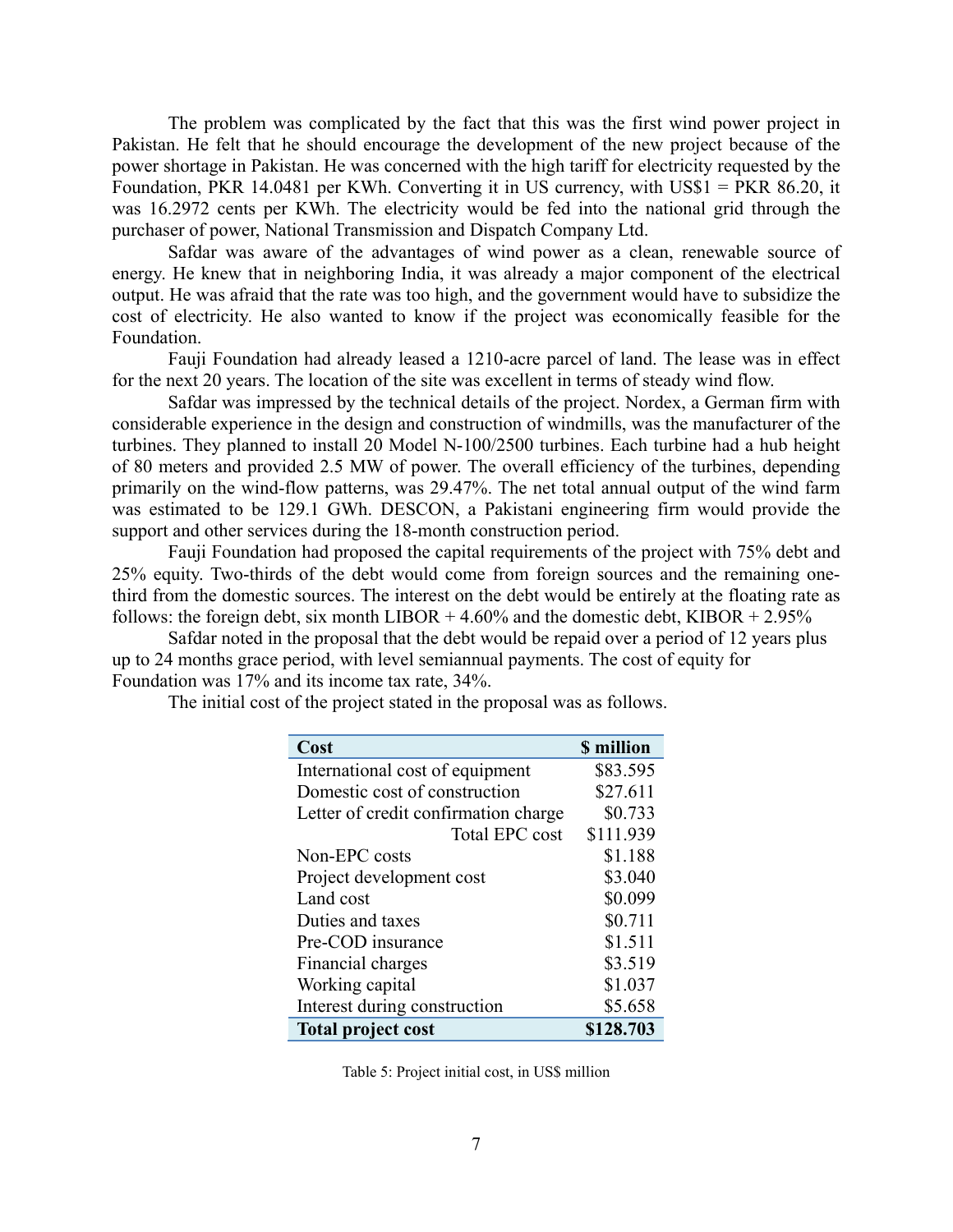The operating and maintenance cost of the project during its twenty-year life was proposed as follows.

|              | <b>Year 1-2</b> |         | <b>Year 3-5</b> Year 6-10 | <b>Year 11-20</b> |
|--------------|-----------------|---------|---------------------------|-------------------|
| $O\&M$ costs | 1.850           | 3 1 2 8 | 3.395                     | 3 2 8 0           |
| Insurance    | 1 1 1 2         | 1 1 1 2 | 1 1 1 2                   | 1 1 1 2           |
| <b>Total</b> | \$2.927         | \$4,240 | \$4.507                   | \$4.392           |

Table 6: Annual project operating cost, in US\$ millions

## **6. ANALYSIS**

Initial investment =  $$128.703$  million Life of the project = 20 years Estimated annual net plant capacity factor (overall efficiency): 29.47% Estimated net annual benchmark energy:  $2.5*10^{6}*20*24*365*.2947 = 129.1$  GWh Energy production per year =  $129.1$  GWh/year =  $129.1$  million KWh/year Revenue per KWh = 16.2972 cents/KWh Annual revenue = .162972\*129.1 = \$21.0396852 million Income tax rate in Pakistan= 34% After-tax annual revenue =  $(1 - t)R = .66*21.0396852 = $13.886$  million 6-month LIBOR (2014) 0.33% + 4.6% 6-month KIBOR (2014) 10.05% + 2.95% Cost of international debt,  $r_1 = .0033 + .046 = 0.0493$ , its weight  $w_1 = 2/3$ Cost of domestic debt,  $r_2 = .105 + .0295 = 0.1345$ , its weight  $w_2 = 1/3$ Overall cost of debt, *r* = 0.0493\*2/3 + 0.1345/3 = .0777 WACC = .0777(.75)(1 − .34) + .17(.25) = .08096150  $\approx$  .08

The following table summarizes the calculation of the net present value of the project.

|                | Action                                                                                | PV of cash flows                                                                                                                                                                    | Equal to   |
|----------------|---------------------------------------------------------------------------------------|-------------------------------------------------------------------------------------------------------------------------------------------------------------------------------------|------------|
|                | Initial investment                                                                    | $-128.703$                                                                                                                                                                          | $-128.703$ |
| $\overline{2}$ | PV of tax benefit of depreciation, $tD$<br>for 20 years, $t = .34$ , $D = 128.703/20$ | $\sum_{1}^{20} \frac{.34(128.703/20)}{.}$<br>$1.08^i$<br>$i=1$                                                                                                                      | $+21.482$  |
| $\overline{3}$ | PV of after-tax operating cost for 20<br>years                                        | $-(1-.34)\left[\sum_{i=1}^{2}\frac{2.927}{1.08^{i}}+\sum_{i=3}^{5}\frac{4.240}{1.08^{i}}\right]$<br>$+\sum_{i=6}^{10} \frac{4.507}{1.08^i} + \sum_{i=11}^{20} \frac{4.392}{1.08^i}$ | $-26.720$  |
| $\overline{4}$ | PV of after-tax annual revenue,<br>\$13.886 million for 20 years                      | $+\sum_{1}^{20} \frac{13.886}{1.08^{i}}$<br>$i=1$                                                                                                                                   | $+136.335$ |
| $\sqrt{5}$     | PV of after-tax terminal value $\approx 10\%$ of<br>initial investment                | (128.703)                                                                                                                                                                           | $+2.761$   |
| 6              | NPV of this project                                                                   | Sum of the above                                                                                                                                                                    | 5.154      |

Table 7: Calculation of NPV